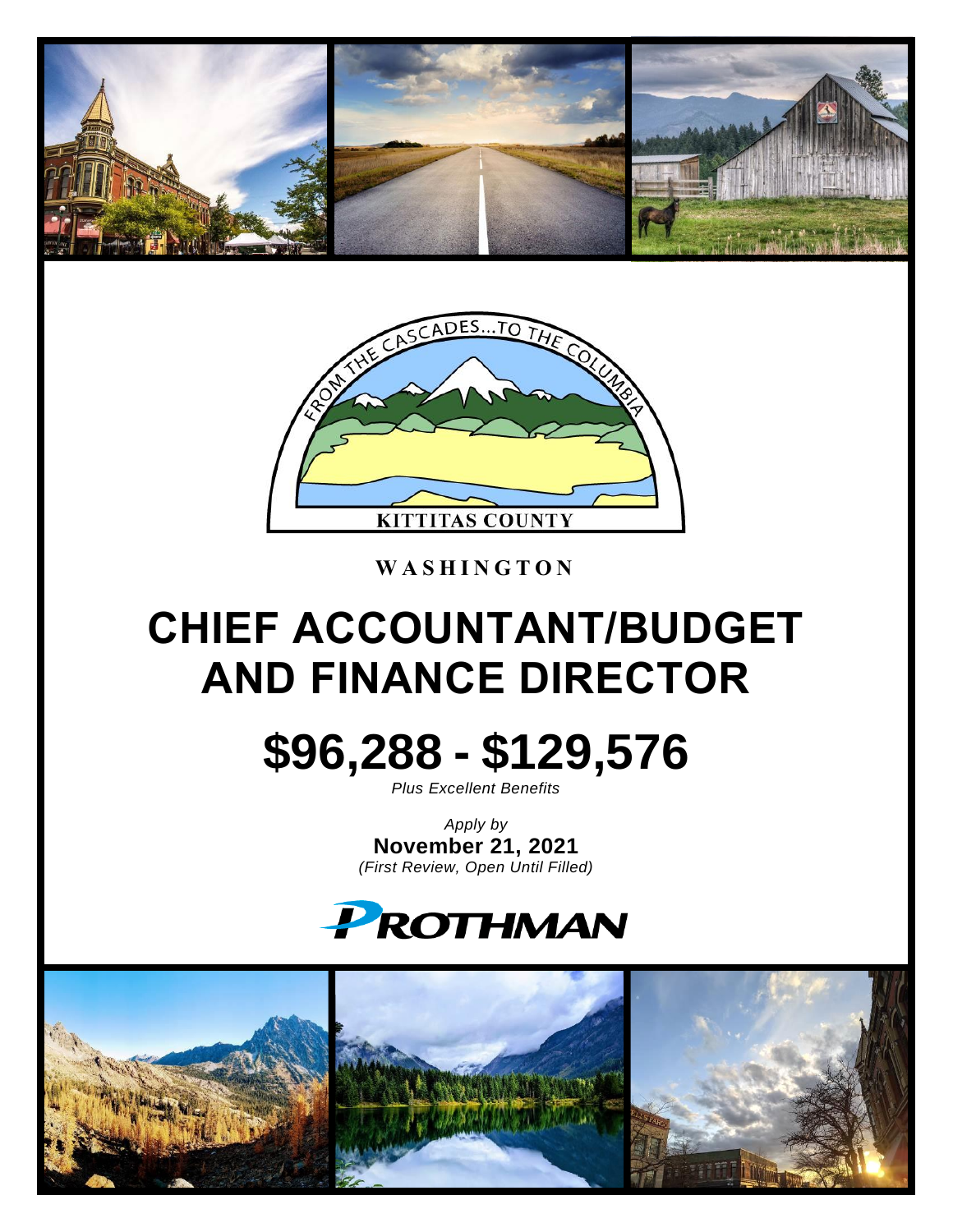#### **K I T T I T A S C O U N T Y , W A S H I N G T O N ♦ C H I E F A C C O U N T A N T / B U D G E T & F I N A N C E D I R E C T O R**

#### **KITTITAS COUNTY, WASHINGTON**



Situated in central Washington between the foothills of the stunning Cascade Mountains and the mighty Columbia River, Kittitas County is home to

roughly 41,000 residents who enjoy limitless activity and recreation opportunities year-round. Kittitas County is made up of several cities and communities including Ellensburg, Easton, Kittitas, Ronald, Roslyn, Snoqualmie Pass, Cle Elum, South Cle Elum, Thorp, Vantage, Liberty, Suncadia, Teanaway, and Thrall.

Ellensburg, the largest city and county seat of Kittitas County is home to over 18,000 residents including 11,000 students who attend Central Washington University; home of the Wildcats. Ellensburg is well known for its friendly residents and rural lifestyle, along with summer music festivals, seasonal Farmer's Markets and the yearly Ellensburg Fair and Rodeo. The area is also graced with miles of trails for biking, hiking, wildlife viewing, and horseback riding. The Yakima River hugs the southwestern border of Ellensburg and provides riverfront views from parks and golfing at the Ellensburg Golf and Country Club as well as fly fishing and guided fishing trips. With over 200 days of sunshine each year, Ellensburg allows for an abundance of activities regardless of the temperature.

Following the Yakima River roughly 30 minutes to the West, the smaller cities of Cle Elum and Easton have a closer proximity to the Wenatchee National Forest, offering a colder climate than the central Kittitas/Ellensburg area.





This allows for residents and visitors alike to enjoy more year-round recreational activities including numerous golf courses, lake and river sport fishing and boating, cross country skiing, snowboarding, snow shoeing, snowmobiling, hiking, climbing, backpacking, and camping.

Other local attractions including the Suncadia Resort, the Basalt Columns, Palisades to Palouse State Park, and Swiftwater Cellars Winery bring in thousands of tourists each year. Tourism continues to boost the economy year-round where residents and visitors can also enjoy unique antique and specialty shopping, and many exceptional restaurants throughout the whole County. Continuing west on Interstate-90 just an hour from Ellensburg, the Summit at Snoqualmie Pass provides more winter activities for avid alpine skiing and snowboarding, Nordic skiing, and winter tubing from four base areas and 21 chairlifts.

#### **THE COUNTY**

Kittitas County is governed by a three-member Board of Commissioners serving overlapping fouryear terms, with each Commissioner representing one of three districts. The Commissioners serve as the Executive Branch and perform legislative and quasi-judicial functions of the County. The Board of Commissioners is responsible for approving ordinances, adopting the County budget, setting standards for the use of County property, and appointing non-elected officials, boards, commissions, and committees. The County operates from 25 departments on a 2021 budget of \$116,735,415 with 317 full-time employees, 12 part-time employees, 14 elected officials, and 68 temporary or seasonal employees.

**ROTHMAN**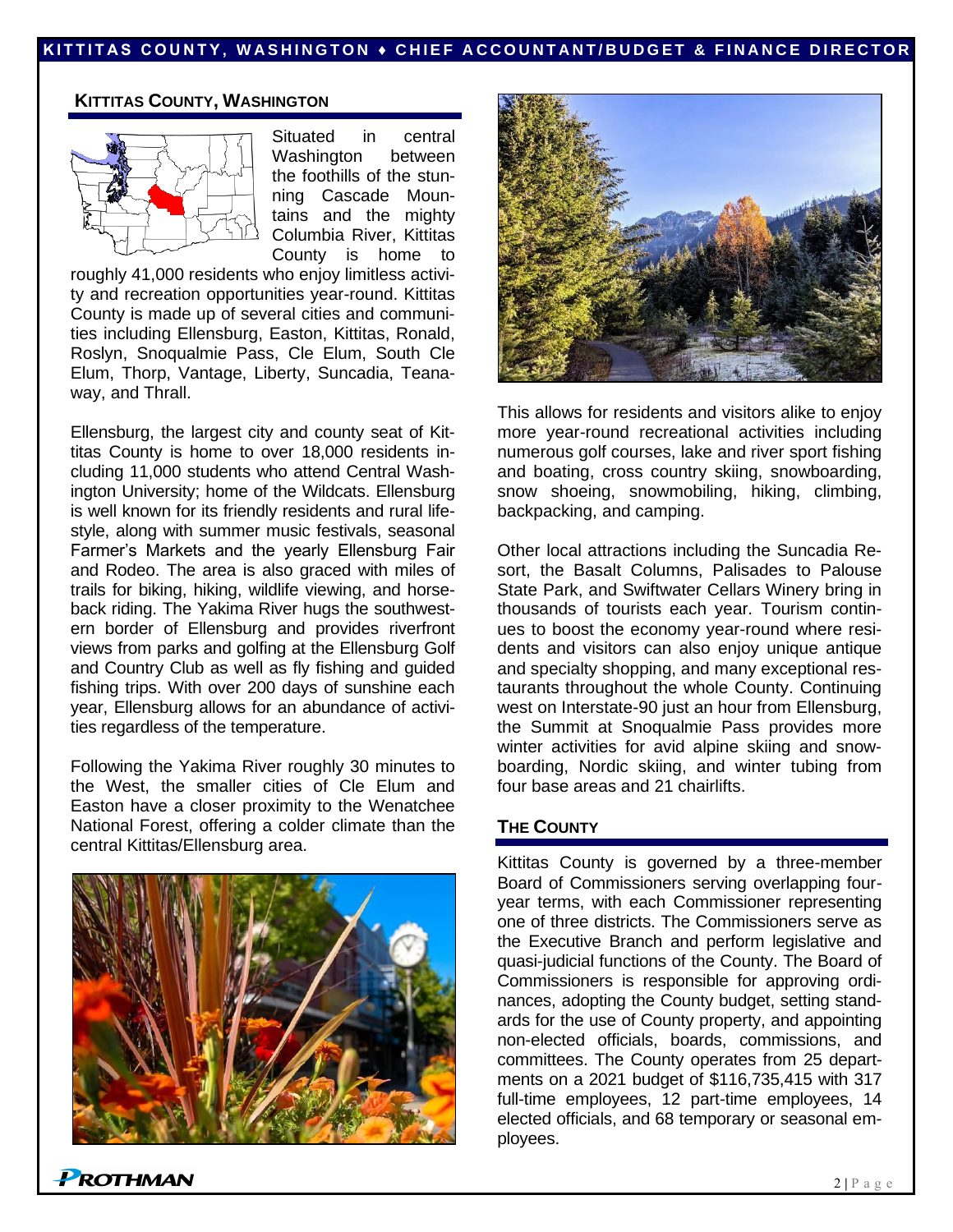#### **THE DEPARTMENT**

The Kittitas County Auditor's Office is dedicated to providing quality service to the public within each of their divisions: Elections, Recording, Vehicle Licensing, Voter Registration, and Finance. The office is led by the County Auditor who is elected to a four-year term by the citizens and operates on a 2021 budget of \$2 million with 12 FTEs and the elected Auditor. In 2018, the Auditor's Office was awarded the State Auditor's Stewardship Award.

The Auditor's Office Finance Division is responsible for the financial operations of Kittitas County including budget, payroll, accounts payable, accounts receivable, grants, fixed assets, financial reporting and compliance, internal auditing and works closely with the State Auditor during annual fiscal and accountability audits and other auditors for specific programs. The Auditor's Office is also responsible for paying the bills and assisting most of the special purpose districts in the County.

The Auditor is the ex-officio supervisor of all primary, general, and special elections for all state, county, city/town or school, hospital, fire, cemetery, water, sewer, port, park and recreation, and public utility districts. Documents recorded by the Auditor's Office include, but are not limited to, deeds, real estate, liens, marriage licenses, and other written instruments which are required by law to be filed in the County. The Auditor's Office is responsible for vehicle title changes, motor vehicle licenses and license fees, and watercraft titling and registration.

#### **THE POSITION**

Under the general direction of the Auditor, the Chief Accountant/Budget & Finance Director develops, performs, plans, organizes, manages, provides leadership, implements and oversees the financial activities and operation of the County including budget compliance, payroll, accounts payable and receivable, financial reporting, modified and full accrual accounting, grants management and the development and maintenance of an integrated and automated financial accounting system. Work is received with little or no technical instruction and requires the resolution of complex problems with considerable latitude for independent judgment to develop procedures, systems, and priorities within established guidelines.

The Chief Accountant/Budget & Finance Director must maintain courteous and cooperative working relationships with the County Auditor, Board of County Commissioners, all department heads and other elected officials, all County employees, other public agencies and the general public. To view a full job description for the position, please view the attachment found [here.](https://prothman.com/JobFiles/2873/Budget%20Finance%20Director%20Job%20Description.pdf)



#### **OPPORTUNITIES & CHALLENGES**

**•** Producing the annual financial reports on time has been a problem. The reports require participation from multiple departments and require good relational skills.

**•** The county financial system is Cayenta and has been in place for many years. The system is enhanced with the reporting tool OpenGov, and the County also uses the additional timekeeping systems NOVAtime and Visual Lease. Additional county-wide training in these systems would improve the county's ability to support the budgeting and management needs of its customers.

**•** There are no Audit issues within the department and no audit and ethical issues currently of concern in the County. The Chief Accountant/Director is the lead contact with the State Auditor's Office and manages the county response to the State Financial and Performance Audits.

**•** There is a potential for a Lean Process review of the budget and finance function through a program in the State Auditor's Office. The focus is process efficiency and effectiveness.

**•** There is an interest in building a new County Administration Building in the future. The Budget and Finance Department would be a part of that team effort.

**•** Relationships and perception of duties and responsibilities among the Auditor, Treasurer and Board of Commissioners is a matter that can produce differences of opinion. In all matters, the Chief Accountant/Director is expected to be a positive voice and problem solver.